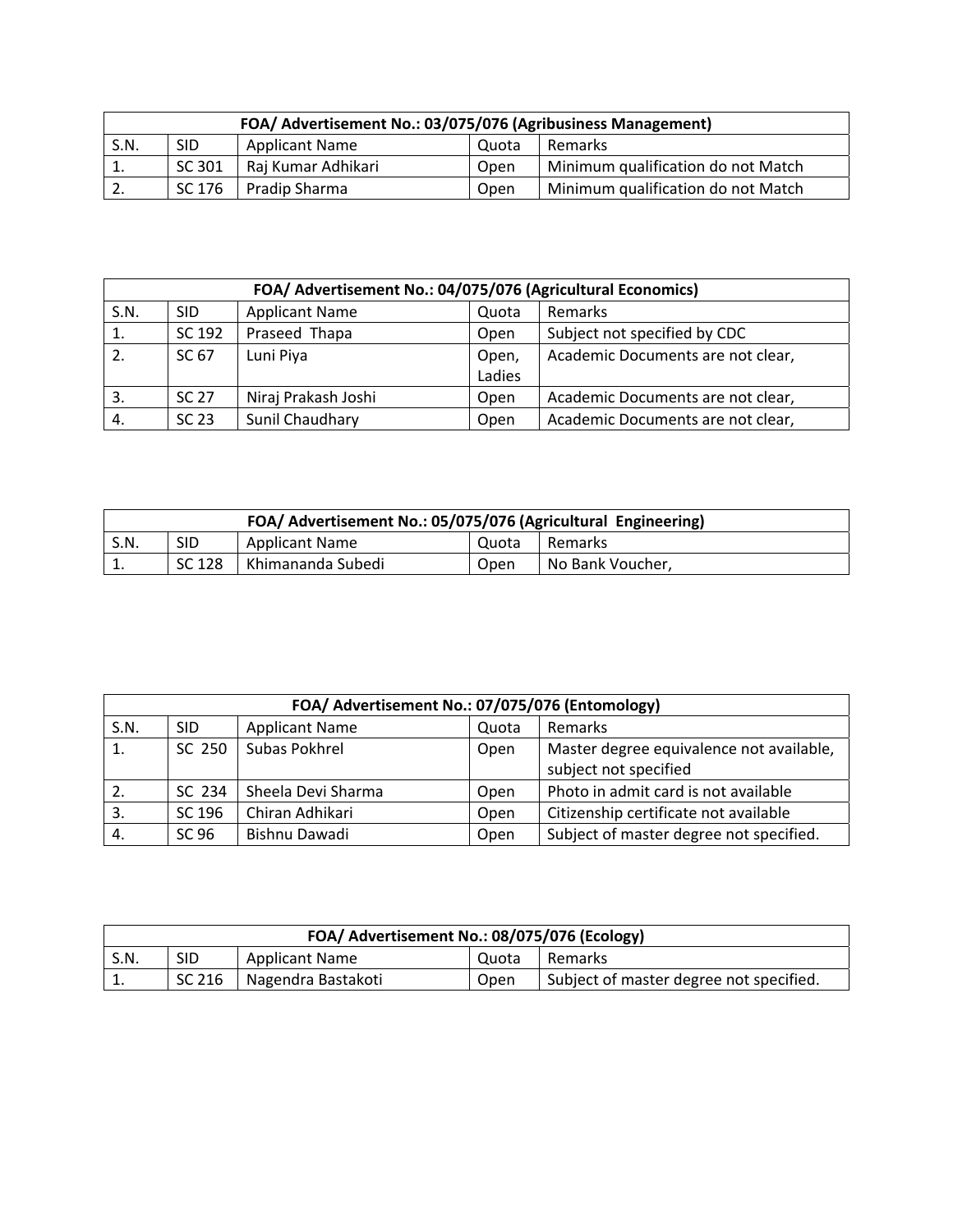|      | FOA/ Advertisement No.: 09/075/076 (Horticulture) |                       |       |                                                                                                            |  |  |
|------|---------------------------------------------------|-----------------------|-------|------------------------------------------------------------------------------------------------------------|--|--|
| S.N. | <b>SID</b>                                        | <b>Applicant Name</b> | Quota | Remarks                                                                                                    |  |  |
|      | SC 292                                            | Kumar Lama            | Open  | Master degree equivalence not available,<br>subject not specified                                          |  |  |
|      | SC 208                                            | Rameshwar Rai         | Open, | Citizenship certificate not clear,<br>Equivalence of Master & PhD not<br>available, Subject not specified. |  |  |
| 3.   | SC 159                                            | Prabin Poudel         | Open  | Transcript of Master degree not available                                                                  |  |  |

| FOA/ Advertisement No.: 10/075/076 (Mechanical Engineering) |            |                       |       |                                 |  |
|-------------------------------------------------------------|------------|-----------------------|-------|---------------------------------|--|
| S.N.                                                        | <b>SID</b> | <b>Applicant Name</b> | Quota | Remarks                         |  |
| $\overline{1}$ .                                            | SC 10      | Navin Kumar Jha       | Open  | Master degree do not match with |  |
|                                                             |            |                       |       | minimum qualification           |  |

| FOA/ Advertisement No.:11/075/076 (Plant Breeding) |            |                       |                 |                                                                                                                                                           |  |
|----------------------------------------------------|------------|-----------------------|-----------------|-----------------------------------------------------------------------------------------------------------------------------------------------------------|--|
| S.N.                                               | <b>SID</b> | <b>Applicant Name</b> | Quota           | Remarks                                                                                                                                                   |  |
|                                                    | SC 70      | Sita Bantha Magar     | Open,<br>Ladies | No bank voucher for ladies quota, Master<br>degree transcript not clear, equivalence<br>of master degree not available, subject is<br>also not specified. |  |
|                                                    | SC 39      | Rumesh Ranjan         | Open            | PhD equivalence is not available                                                                                                                          |  |

| FOA/ Advertisement No.: 12/075/076 (Plant Pathology) |            |                       |       |                                         |  |
|------------------------------------------------------|------------|-----------------------|-------|-----------------------------------------|--|
| S.N.                                                 | <b>SID</b> | <b>Applicant Name</b> | Quota | Remarks                                 |  |
|                                                      | SC 317     | Manoj Dhakal          | Open  | Master degree equivalence not available |  |
|                                                      |            |                       |       | and subject is also not specified       |  |
|                                                      | SC 308     | Rumakant Sapkota      | Open, | Subject of master degree not specified  |  |
| 3.                                                   | SC 231     | Ram Nandan Yadav      | Open  | +2, B.Sc.Ag., M. Sc.Ag. Equivalence     |  |
|                                                      |            |                       |       | certificate not available               |  |

| FOA/ Advertisement No.: 13/075/076 (Soil Science) |       |                       |       |                                          |  |
|---------------------------------------------------|-------|-----------------------|-------|------------------------------------------|--|
| S.N.                                              | SID   | <b>Applicant Name</b> | Quota | Remarks                                  |  |
| T.                                                | SC 87 | Madhavi Parajuli      | Open  | Master degree equivalence not available. |  |

|      | FAVF/ Advertisement No.: 16/075/076 (Animal Nutrition) |                       |       |                                                                                                                                  |  |
|------|--------------------------------------------------------|-----------------------|-------|----------------------------------------------------------------------------------------------------------------------------------|--|
| S.N. | <b>SID</b>                                             | <b>Applicant Name</b> | Quota | <b>Remarks</b>                                                                                                                   |  |
|      | SC 108                                                 | Prabhat Khanal        | Open  | Master degree equivalence is not<br>available., Subject of master degree is not<br>specified, PhD documents are not<br>available |  |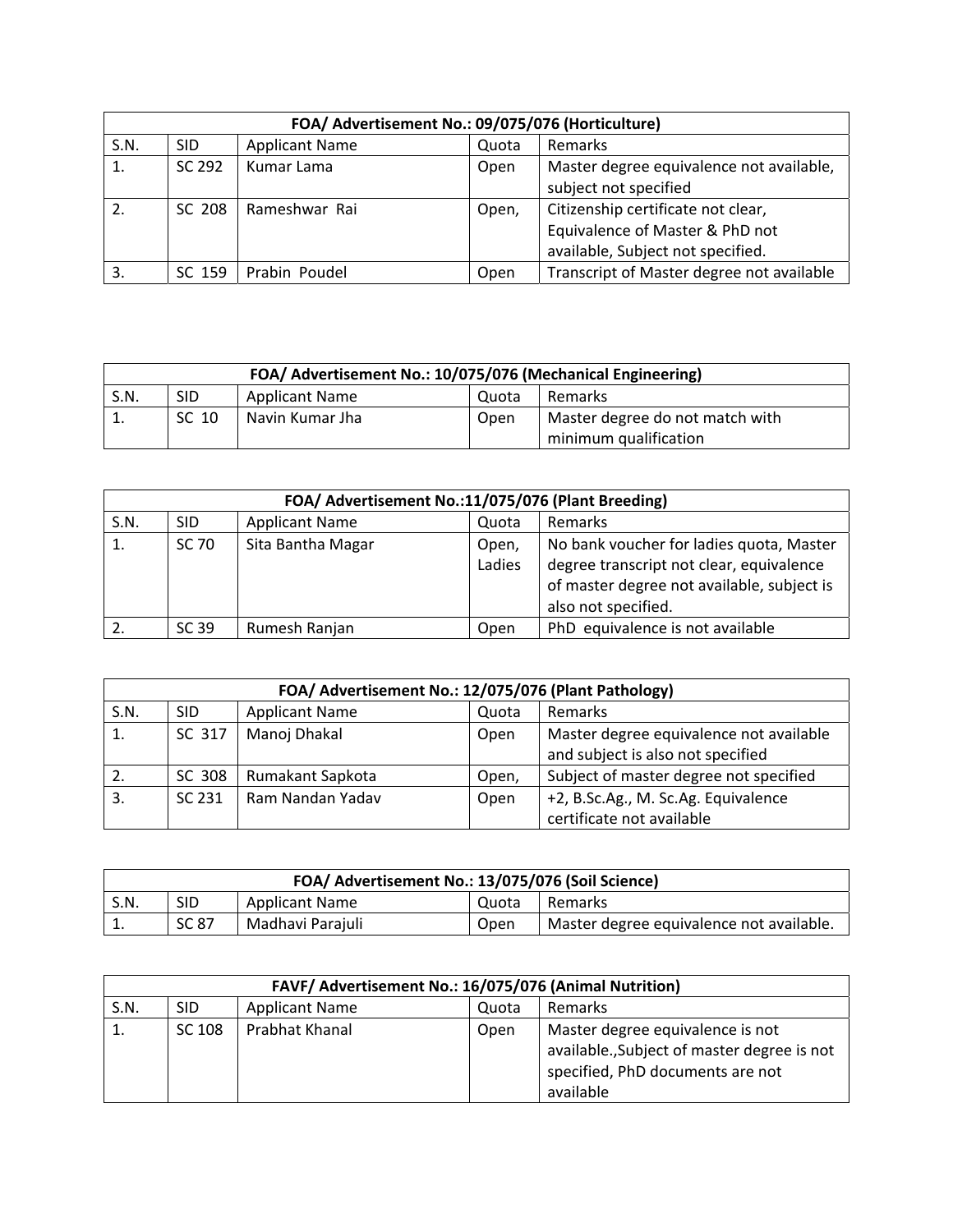| FAVF/ Advertisement No.: 17/075/076 (Dairy Science & Technology) |            |                       |       |                                         |
|------------------------------------------------------------------|------------|-----------------------|-------|-----------------------------------------|
| S.N.                                                             | <b>SID</b> | <b>Applicant Name</b> | Quota | Remarks                                 |
| $\overline{1}$ .                                                 | SC 63      | Prabin Pandey         | Open  | Master degree subject do not match with |
|                                                                  |            |                       |       | minimum qualification.                  |

| FAVF/ Advertisement No.: 18/075/076 (Fisheries) |       |                       |       |                                         |
|-------------------------------------------------|-------|-----------------------|-------|-----------------------------------------|
| S.N.                                            | SID   | <b>Applicant Name</b> | Quota | <b>Remarks</b>                          |
|                                                 | SC 32 | Damber Singh Khatri   | Open  | Master degree subject do not match with |
|                                                 |       |                       |       | minimum qualification.                  |

|      | FAVF/ Advertisement No.: 19/075/076 (Livestock Production and Management) |                        |       |                                                                   |  |  |
|------|---------------------------------------------------------------------------|------------------------|-------|-------------------------------------------------------------------|--|--|
| S.N. | SID                                                                       | <b>Applicant Name</b>  | Quota | Remarks                                                           |  |  |
|      | SC 227                                                                    | Arjun Aacharya         | Open  | Master degree subject do not match with<br>minimum qualification. |  |  |
|      | SC 46                                                                     | Basant Aacharya        | open  | Application form incomplete, Academic<br>documents not available  |  |  |
| 3.   | SC 13                                                                     | Krishna Prasad Bastola | open  | Master degree transcript and certificate<br>not available         |  |  |

|      | FAVF/ Advertisement No.: 20/075/076 (Medical Biochemistry) |                           |       |                                                                                                                   |  |  |
|------|------------------------------------------------------------|---------------------------|-------|-------------------------------------------------------------------------------------------------------------------|--|--|
| S.N. | <b>SID</b>                                                 | <b>Applicant Name</b>     | Quota | Remarks                                                                                                           |  |  |
|      | SC 214                                                     | Ujwal Dahal               | Open  | Master degree subject do not match with<br>minimum qualification, equivalence of<br>Master and PhD not available. |  |  |
|      | SC <sub>171</sub>                                          | Naveen Kumar Shreevastava | open  | Application form incomplete, Bank<br>voucher of only Nrs 1000/-                                                   |  |  |

| FAVF/ Advertisement No.: 23/075/076 (Vet. Phermacology) |            |                       |       |                                                                                                          |
|---------------------------------------------------------|------------|-----------------------|-------|----------------------------------------------------------------------------------------------------------|
| S.N.                                                    | <b>SID</b> | <b>Applicant Name</b> | Quota | <b>Remarks</b>                                                                                           |
| 1.                                                      | SC 229     | Rakesh Kumar Yadav    | Open  | Equivalence of 10+2, and DVM are not<br>available, Transcript of master degree is<br>also not available. |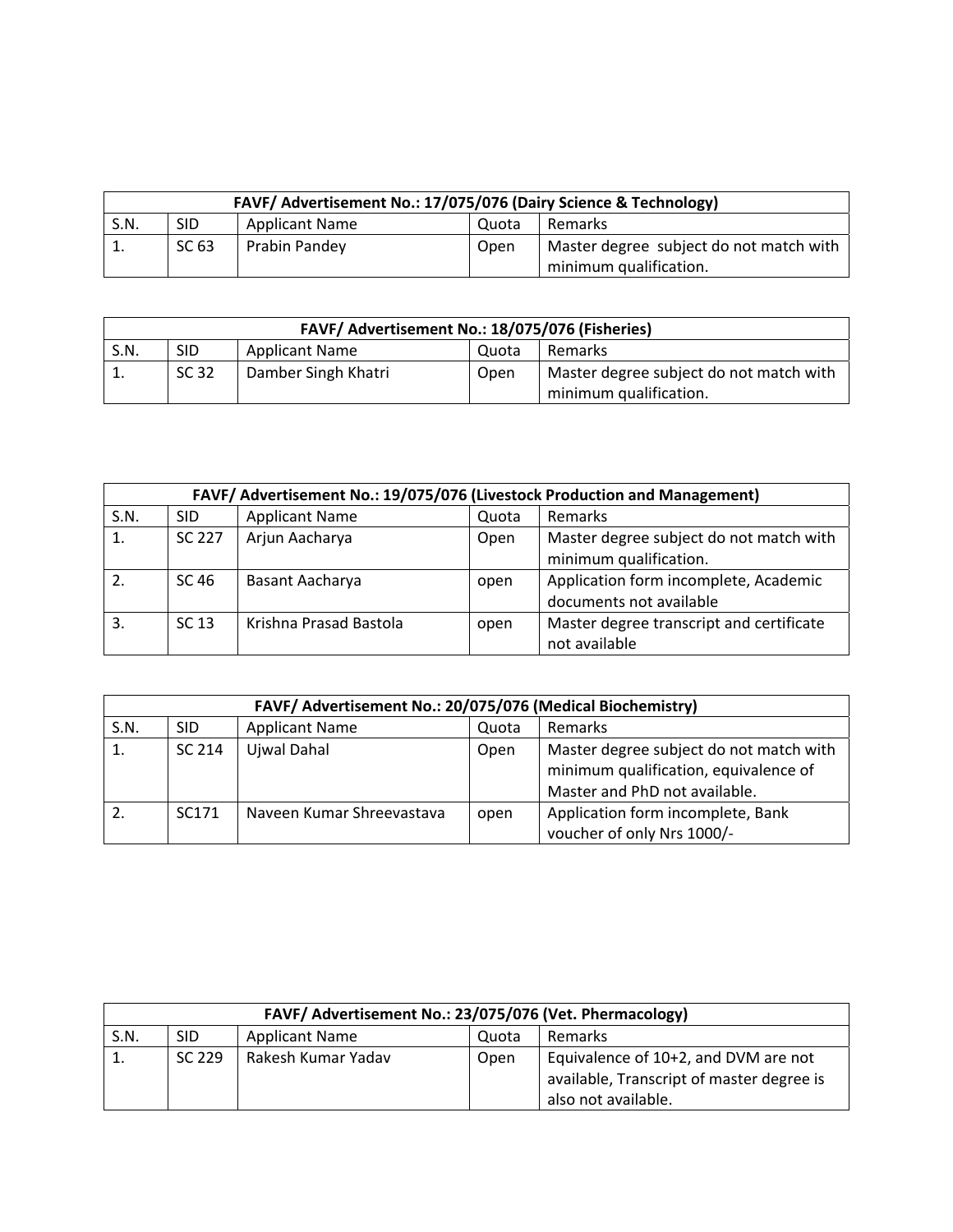| FoF/ Advertisement No.: 30/075/076 (Botany) |                                                                |                         |      |                                   |  |
|---------------------------------------------|----------------------------------------------------------------|-------------------------|------|-----------------------------------|--|
| S.N.                                        | <b>SID</b><br><b>Applicant Name</b><br><b>Remarks</b><br>Quota |                         |      |                                   |  |
| 1.                                          | SC 201                                                         | Dr. Bal Krishna Ghimire | Open | Master degree do not match with   |  |
|                                             |                                                                |                         |      | minimum qualification, PhD degree |  |
|                                             |                                                                |                         |      | subject is also irrelevant.       |  |

|      | FoF/ Advertisement No.: 31/075/076 (Forestry) |                          |              |                                                                                                             |  |  |
|------|-----------------------------------------------|--------------------------|--------------|-------------------------------------------------------------------------------------------------------------|--|--|
| S.N. | <b>SID</b>                                    | <b>Applicant Name</b>    | Quota        | <b>Remarks</b>                                                                                              |  |  |
|      | SC 222                                        | Pratap Sundar Shrestha   | Open,<br>A/J | Application form incomplete, Not any<br>academic documents are available.                                   |  |  |
| 2.   | SC <sub>107</sub>                             | Ramesh Bohara            | open         | No Bank voucher, No academic<br>documents, No equivalence of Master<br>degree. Application form incomplete. |  |  |
|      | SC 254                                        | Om Prakash Prasad Kalwar | Open         | No Bank vaucher                                                                                             |  |  |

| FoF/ Advertisement No.: 32/075/076 (Forest Management) |        |                        |       |                                       |
|--------------------------------------------------------|--------|------------------------|-------|---------------------------------------|
| S.N.                                                   | SID    | <b>Applicant Name</b>  | Quota | Remarks                               |
|                                                        | SC 270 | Sabina Maiya Prajapati | Open, | Forest Management/ Sustainable Forest |
|                                                        |        |                        |       | Management subject is not studied in  |
|                                                        |        |                        |       | Master degree                         |

| FoF/ Advertisement No.: 33/075/076 (Silviculture) |            |                       |       |                                                                |
|---------------------------------------------------|------------|-----------------------|-------|----------------------------------------------------------------|
| S.N.                                              | <b>SID</b> | <b>Applicant Name</b> | Quota | Remarks                                                        |
| -1.                                               | SC 220     | Ramesh Bohara         | Open, | Equivalence certificate of M.Sc. Forestry<br>is not available. |

| FoF/ Advertisement No.: 34/075/076 (Watershed Management) |            |                        |       |                                               |
|-----------------------------------------------------------|------------|------------------------|-------|-----------------------------------------------|
| S.N.                                                      | <b>SID</b> | <b>Applicant Name</b>  | Quota | <b>Remarks</b>                                |
| 1.                                                        | SC 223     | Pratap Sundar Shrestha | Open, | No document of SLC, I. Sc., B.Sc. and         |
|                                                           |            |                        |       | M.Sc. transcript, Application form fill up is |
|                                                           |            |                        |       | also incomplete.                              |